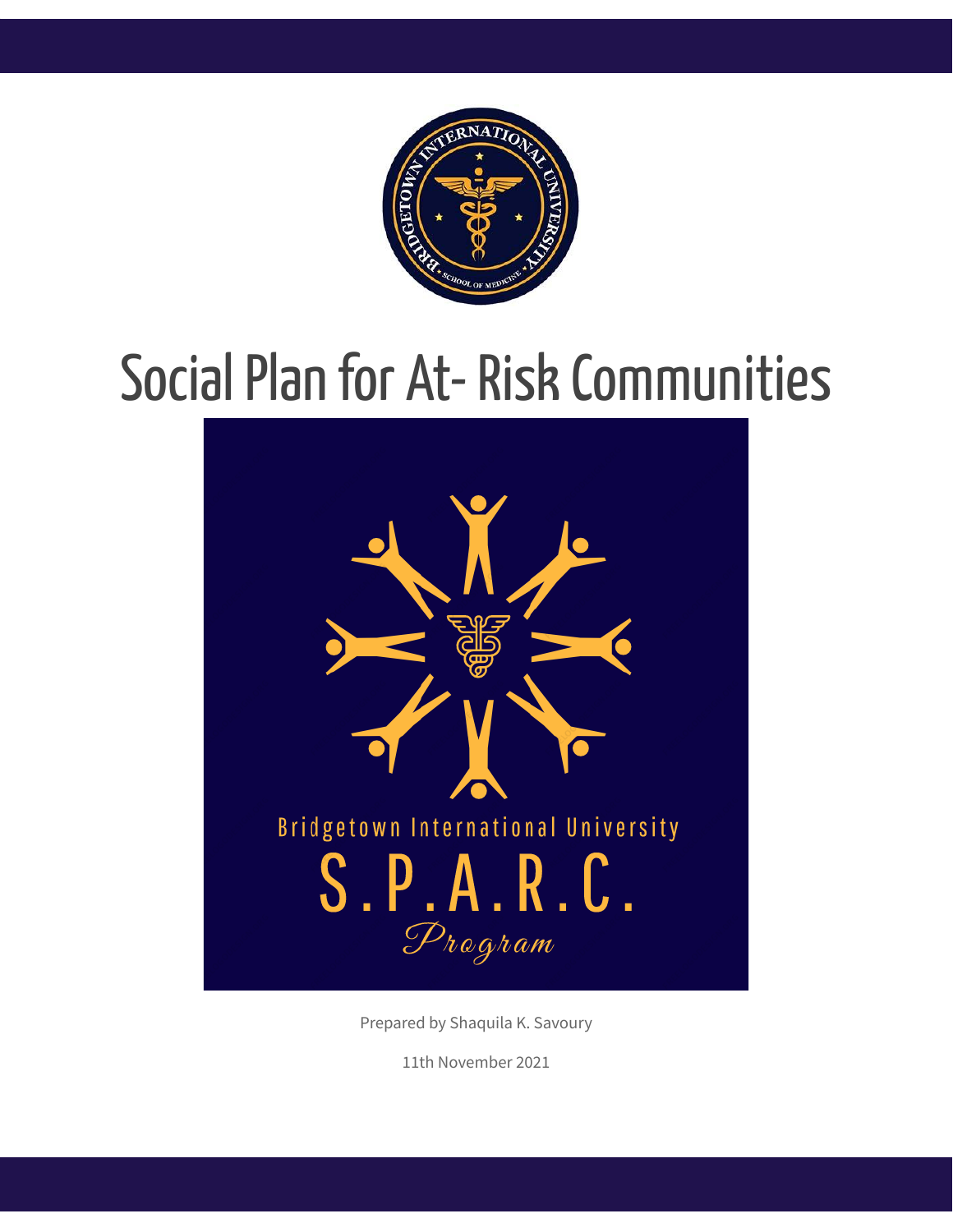## Program Rationale

At Bridgetown International University, our priority is to ensure that medical education reflects and is responsive to the priority health care needs of communities. Increasing diversity of our medical student backgrounds and career intentions is an important factor in local medical education reform. As we strive for our students to become "enlightened agents of change", they require more than medical knowledge and clinical skills. B.I.U. aims to identify this potential within our students and aid them in achieving this by offering superior quality medical and other health related education. While we have made tremendous strides to accomplish this through in-class learning it is also imperative to develop well rounded doctors who can take lessons from the classroom into real life. We at B.I.U, hope to create a solid foundation for professionalism and altruism through community engagement and service learning by exploring opportunities with community organizations, especially those working with underserved communities. This is a sentiment shared by the World Health Organization in a 1995 statement on social accountability which said there is an obligation to direct their education, research and service activities toward addressing the priority health concerns of the community, region or nation they have a mandate to serve. This only reinforces the importance of creating meaningful learning experiences, incorporating service and civic engagement and providing useful contributions to community partners to construct nurturing and compassionate physicians here at Bridgetown International University.

# Vision

Our program seeks to facilitate learning, personal growth and cultural understanding while engaging and empowering communities through active participation in organized service to foster social accountability and compassion.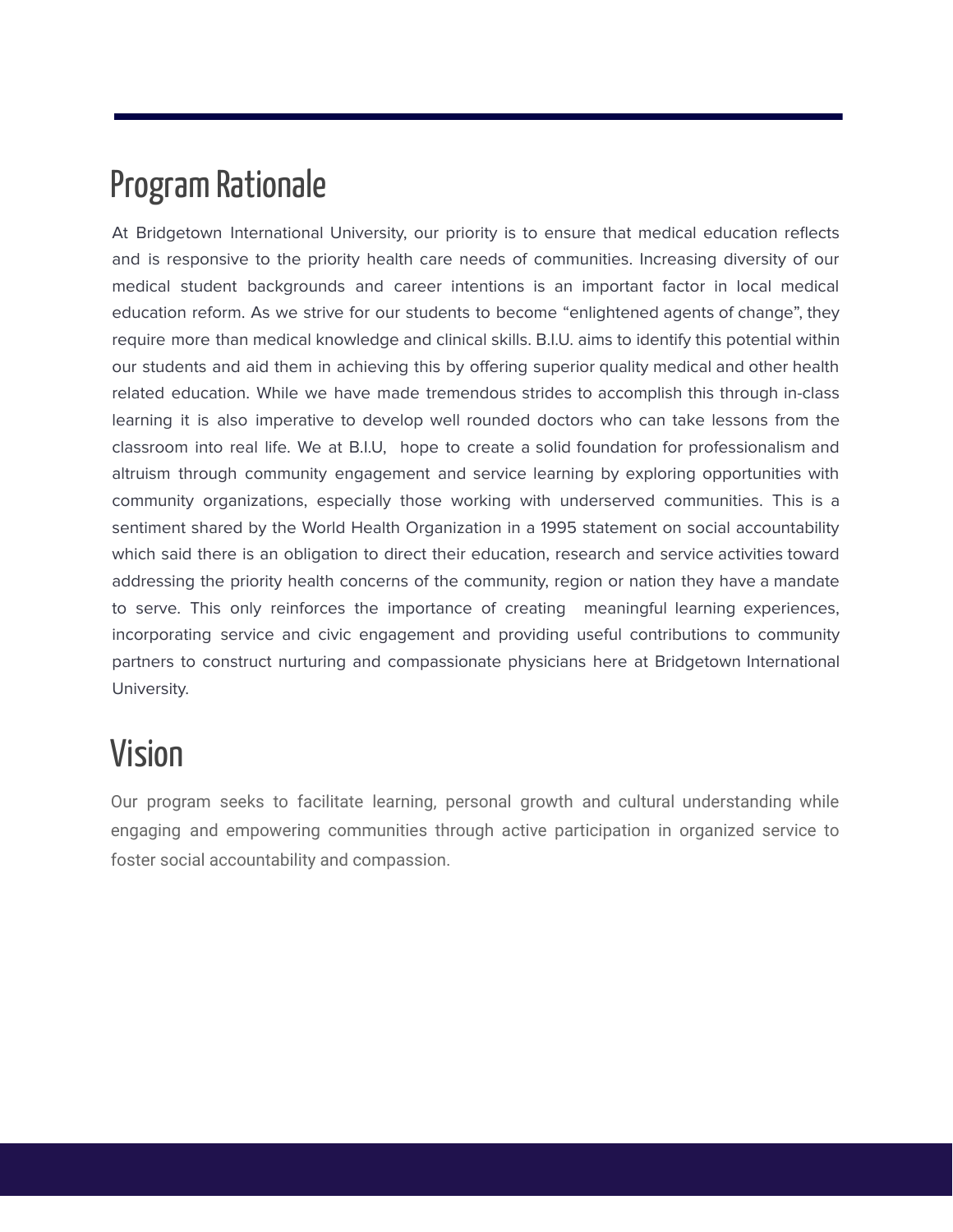# Aims & Objectives

The BIU SPARC program connects the BIU family students with the community by:

- 1. Creating a solid relationship between BIU and the Barbadian society.
- 2. Ensuring that medical education is responsive to the priority needs of the Barbadian community.
- 3. Raising consciousness among students, faculty and staff on the importance of serving the at- risk communities of Barbados.
- 4. Helping students understand that higher education is not an inseparable institution from the community, whose mission is applying science in real life.
- 5. Providing learning experiences to the students by placing them in the community, to help solve problems of local development.
- 6. Increasing students' intellectual capacity in doing research, analysis and scientific problem solving in building a dynamic society.
- 7. Improving the communication skills of students by dealing with a more diverse group of individuals.

# Program Structure

BIU-SPARC is a strategic plan on how the university is working toward the purpose of serving the community. It is tailored to create a bridge between the BIU family student body and the Barbadian society. The main focus of our project is to create social awareness among young doctors by placing them in new social environments where they will be exposed to social/ cultural differences within society and gain first- hand experience by working with persons from varying walks of life.

It is tailored to create a bridge between the student body using the American Medical Student Association BIU Chapter (BIU- AMSA) as an intermediary to the Barbadian community.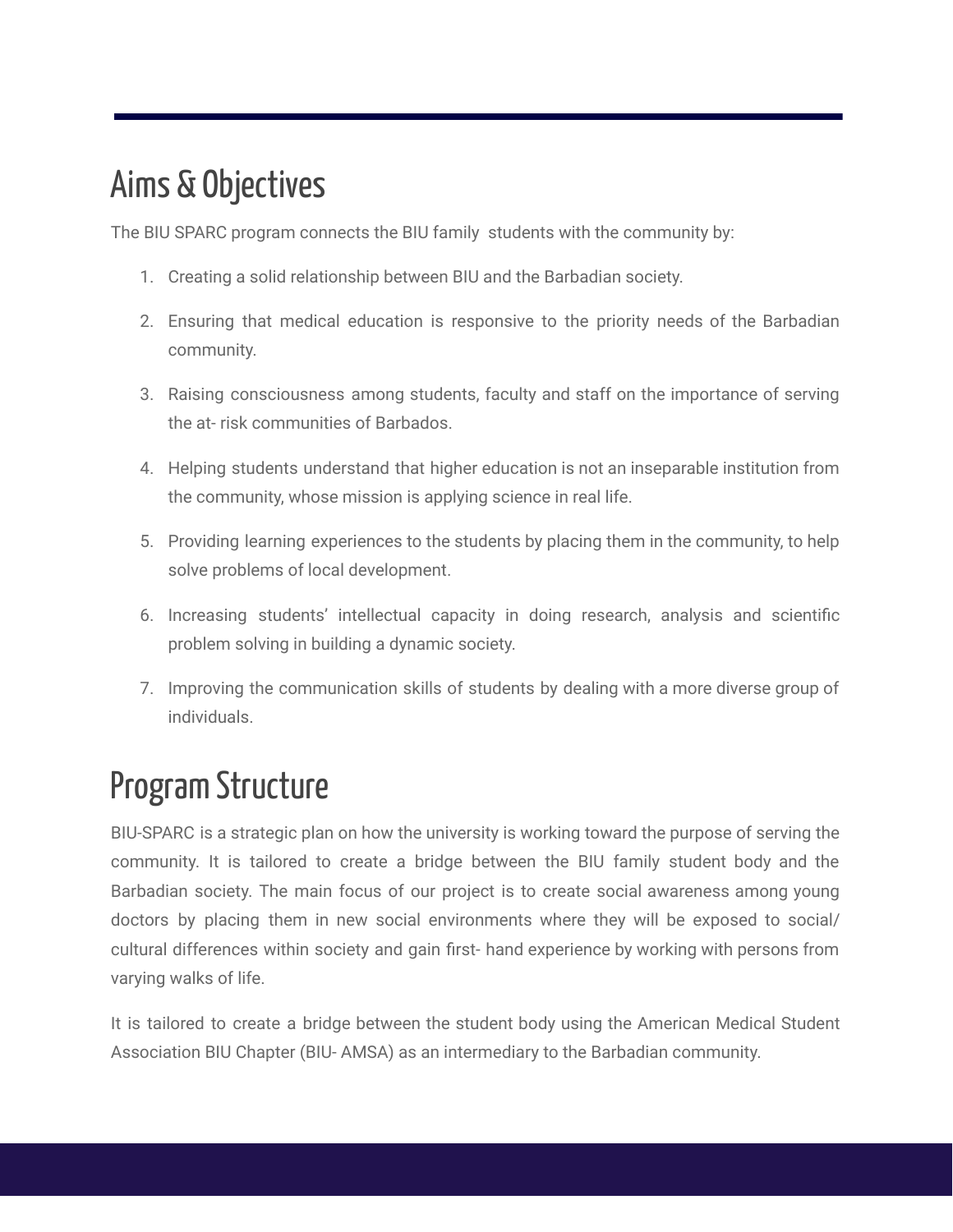### Timeline of Program Implementation **Phase One: Short- Term Initiatives**

One time projects and initiatives provide B.I.U. students with the perfect opportunity to get exposure to major change- makers in our local communities through supporting the mission of these impactful organisations. These include but are not limited to, give back programs. We go into the community and provide donations to charities and special groups providing services to underprivileged persons.

#### **Charities and Target Dates:**

❖ **Donation #1: March 2022-**

Barbados Alliance to End Homelessness (Sanitization Kits) ➢ Mr. Kemar Saffrey [President & Project Manager]- 538-2480

❖ **Donation #2: July 2022-**

Supreme Counselling for Personal Development (School Supplies) ➢ Mr. Shawn Clarke [Chief Executive Officer]- 538-9769

❖ **Donation #3: November 2022-**

Barbados Geriatric Hospital (Hospital Supplies)

 $\blacktriangleright$  [Administration]-436-6663

### **Phase Two: Medium- Term Activities**

Collaborative, supervised and student- lead workshops/ clinics where we go into an existing centre and carry out blood, pressure checks and basic check-ups and give presentations on preventative care.

#### **Organisations for Collaboration:**

- ❖ Barbados Association of Retired Persons (blood pressure checks)-
	- $\blacktriangleright$  [Administration] 538-2277
- ❖ Barbados Cancer Society (wellness workshops)
	- ➢ Dr. Dorothy Cooke- Johnson (President) 436-8888
- ❖ The Diabetes and Hypertension Association of Barbados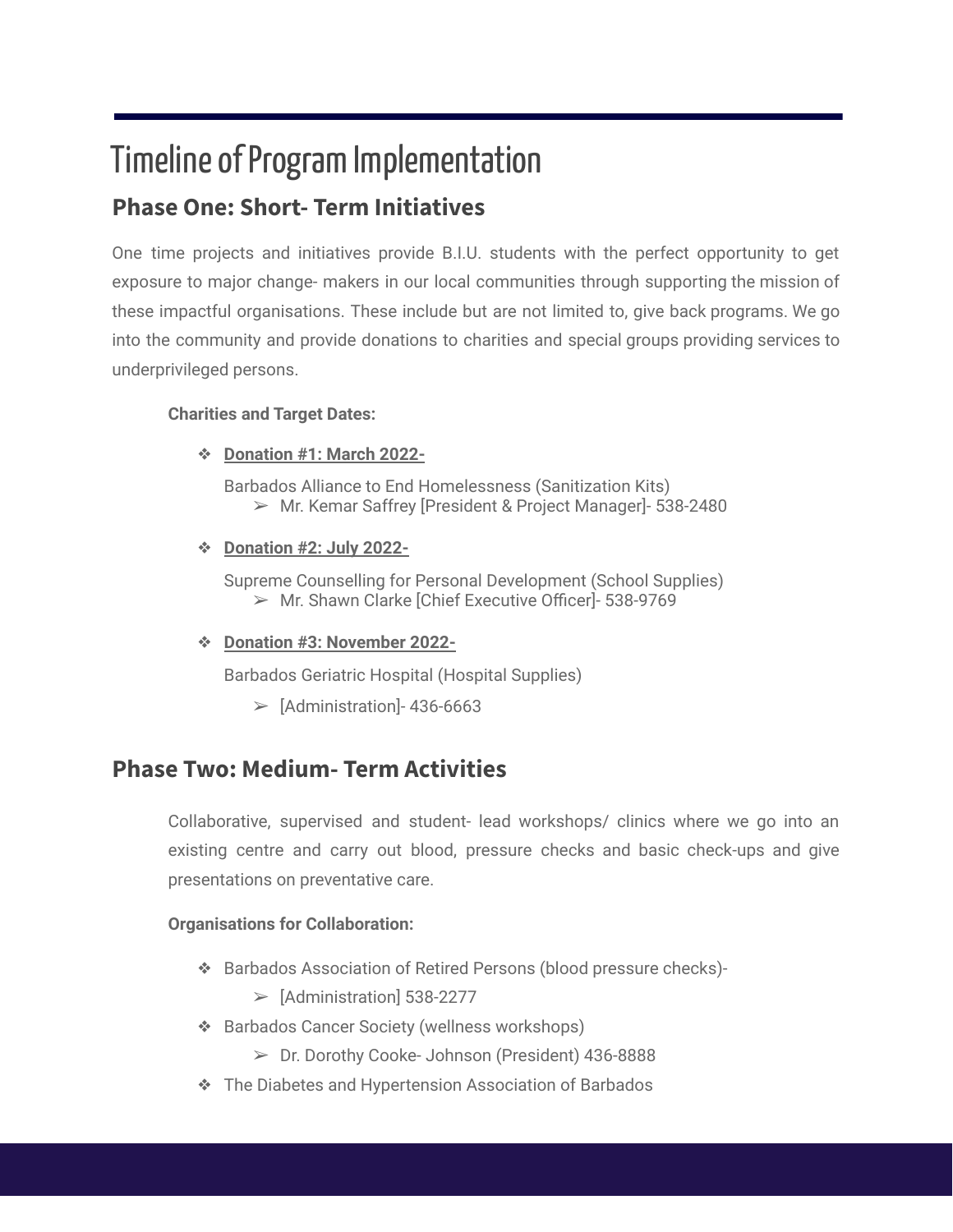- ➢ 228-3422 [Administration] Online Forms
- ❖ Heart & Stroke Foundation of Barbados
	- ➢ 228-3553 [Administration] Online Forms

### **Phase Three: Long- Term Program Sustainability**

**Part A-** This phase consists of well established social programs where students go into established NGOs, or charities and provide a service. Upon completion of a predetermined amount of work covering an aspect of medicine within a certain amount of hours students are rewarded with credits toward their degree or a certificate of completion for voluntary work.

#### **Part B-** Community Clinics **[Supervised by a Clinician licensed to practise in Barbados]**

Student prerequisites for shadow positions are: minimum 3.5 G.P.A and tutor recommendation.

- ❖ Direct Care Ministries [B'dos Alliance to End Homelessness]- offers clients access to solid service agencies, medical services, counselling, educational classes, employment preparation and employment placement.
	- ➢ Mr. Kemar Saffrey [President & Project Manager]- 538-2480
- ❖ Barbados Geriatric Hospital- companionship, volunteer, internship and shadow programmes.
	- $\blacktriangleright$  [Administration]-436-6663
- ❖ Barbados Family Planning Association- collaborative effort- seminars and workshops. The BFPA supports the proven curriculum in Human & Family Life Education currently in our schools by utilising their own life empowering Comprehensive Development Curriculum. The BFPA annually visits all primary and secondary schools, the Barbados Community College, the Samuel Jackman Prescod Institute of Technology and the University of the West Indies Cave Hill Campus. The BFPA also works annually with numerous Easter, Summer and Christmas Camps.
	- $\triangleright$  [Main Office] 437-3561
- ❖ Barbados Association of Medical Practitioners- internships/ shadow positions at private practices eg. Barbados Fertility Centre
	- ➢ [Administration] 429-7569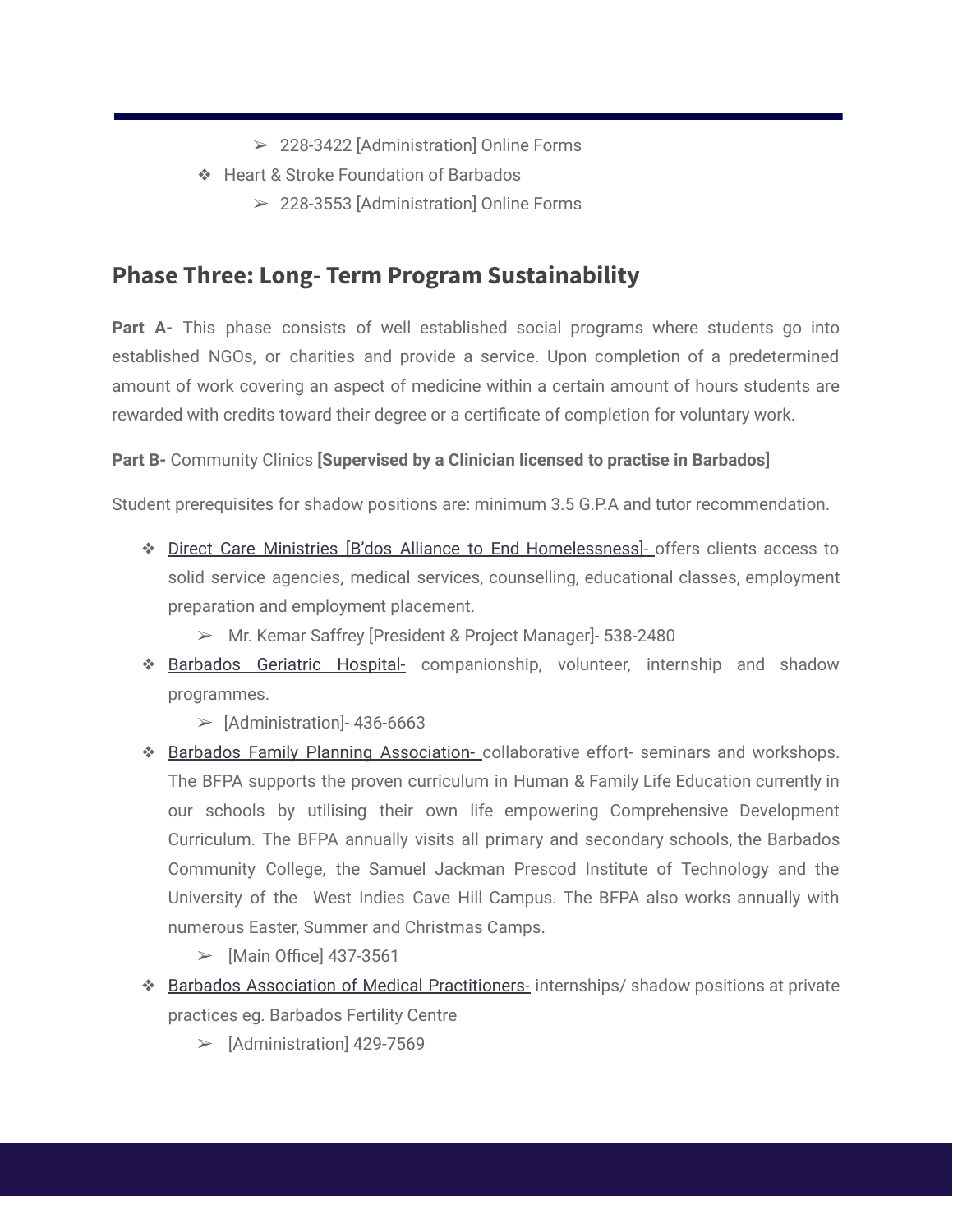### **BIU- S.P.A.R.C. Program Organisational Chart**

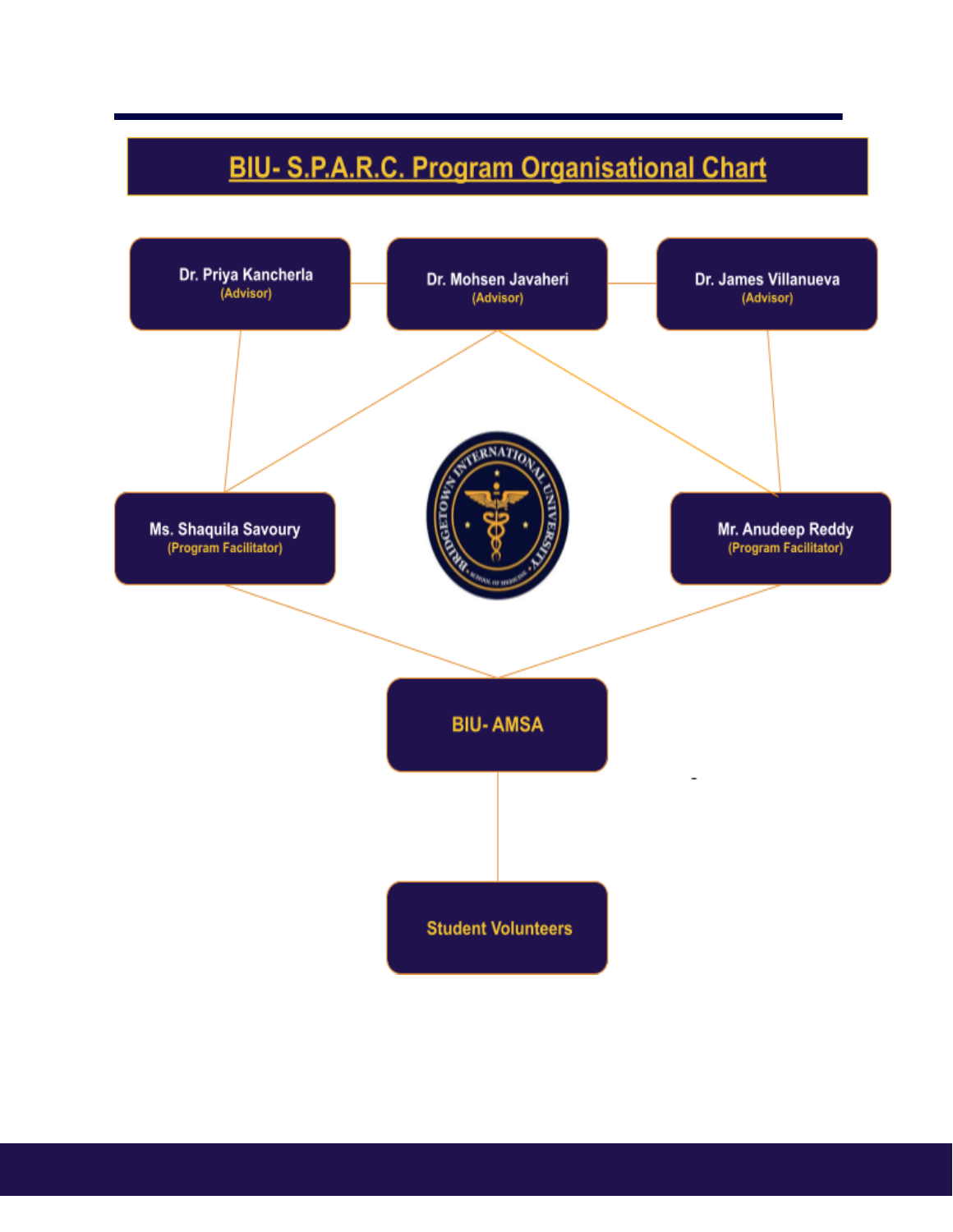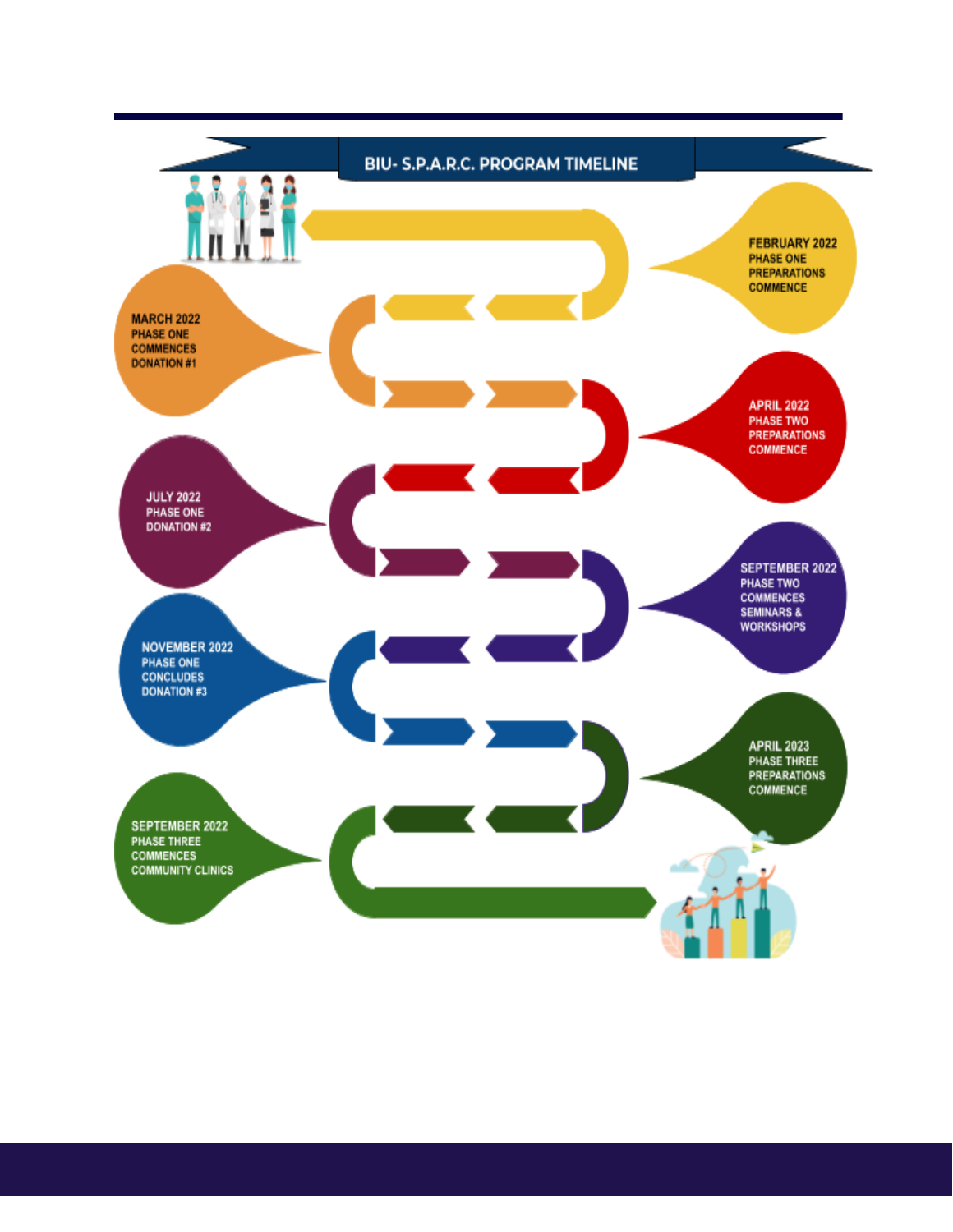## **Anticipated Benefits**

### **Community Benefits**

- ❖ The greatest benefit of community outreach programs is that the programs serve people who are often unable to help themselves.
- ❖ These programs provide education and services to groups of people who simply are not welleducated or misinformed. Our program is designed to serve priority populations that are less likely to use preventive health services and have a higher disease burden compared to the general population.
- ❖ Our program intends to create opportunities and prevent problems by addressing specific immediate and long term needs within the Barbadian society. It is our hope to cultivate healthy habits, skills and interests within the under-targeted Barbadian society.

### **Student Benefits**

- ❖ Inculcating among students a life of service and compassion which helps them to realise that they are able to make useful contributions to society through social action.
- ❖ Volunteering can also help students grow in their learning. Through community service, students gain real- worlds experience and practice important habits like leadership, problem-solving and time management. Volunteering offers students the opportunity to apply their classroom learning to practical scenarios that have real implications. In other words, service- learning opportunities can offer the same skills-boosting opportunities as student internships, but with the added benefits of improving the lives of others.
- ❖ Non-profits partners with other businesses, organisations and change makers in their communities. Working with charity organisations is a great way for students to explore career paths and non-profit employees are usually more than happy to put their volunteers in touch with the right people. Furthermore, nonprofit professionals can offer helpful advice to guide students in their studies.
- ❖ Students that enter the workforce with volunteer experience are not only boosting their resume but are effectively standing-out among other potential, and equally qualified, candidates.